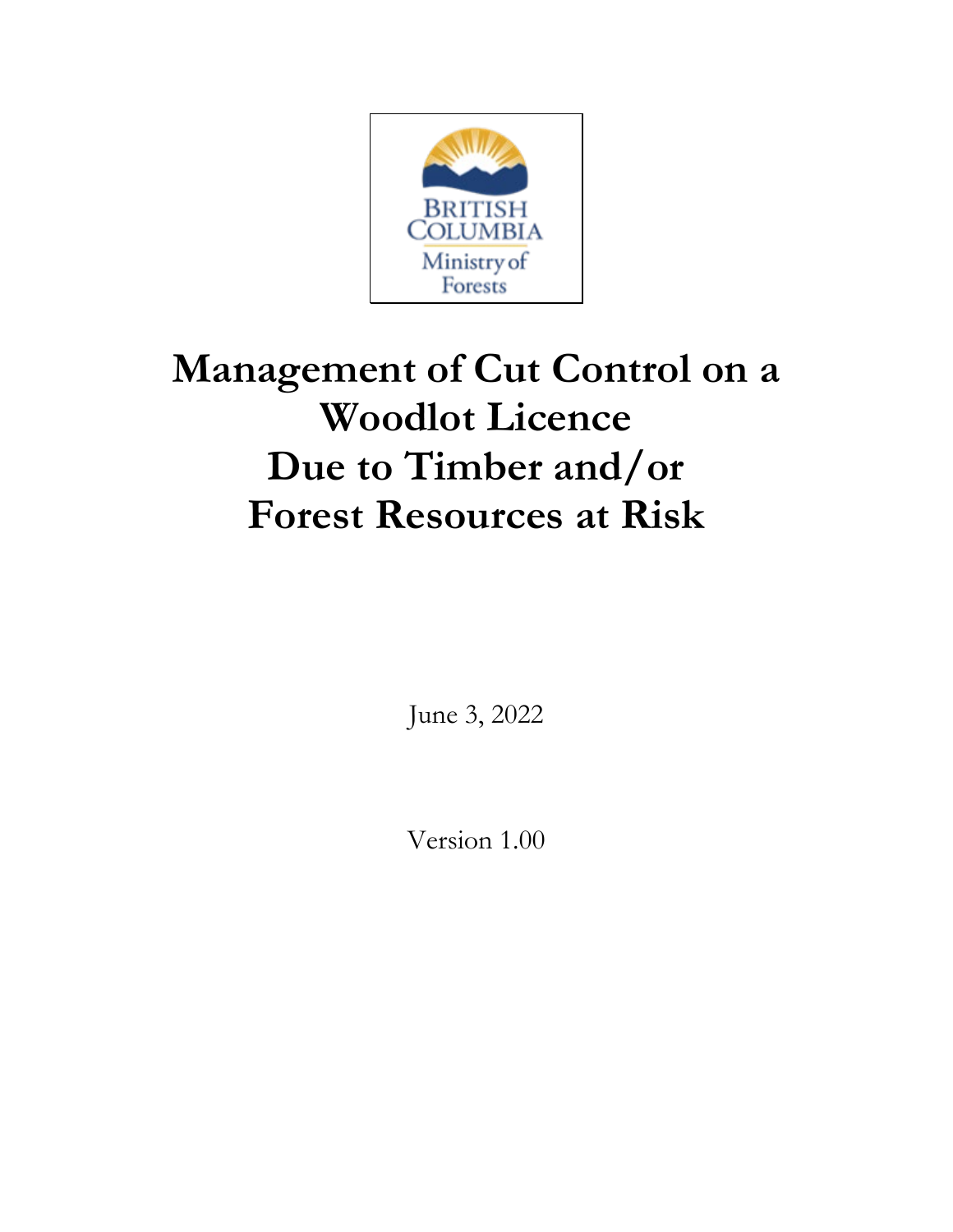#### **Disclaimer**

This document contains material to assist with the administration of matters under the *Forest Act*. This document contains a summary of the legal requirements

#### **Warranty**

While every effort has been made to ensure the accuracy of the information in this document, no warranties of any kind are made as to the precision or currency of the contents. Readers are advised to refer to the wording of the legislation and regulations themselves and obtain legal advice from their own sources.

This information is provided as a public service by the Ministry of Forests. This document and all of the information in it are provided without warranty of any kind, whether express or implied.

#### **Limitation of Liabilities**

Under no circumstances will the Government of British Columbia be liable to any person or business entity for any direct, indirect, special, incidental, consequential, or other damages based on any use of this information or any other document or material to which this document is linked, including, without limitation, any lost profits, business interruption, or loss of programs or information, even if the Government of British Columbia has been specifically advised of the possibility of such damages.

#### **Copyright © 2022, Province of British Columbia**

#### **All rights reserved**

This material is owned by the Province of British Columbia and protected by copyright law. It may not be reproduced or redistributed without prior written permission from the Province of British Columbia.

#### **Permission or Questions regarding copyright**

Guidance on intellectual property disposal from the Province of British Columbia's Intellectual Property. Program: [http://www2.gov.bc.ca/gov/content/governments/services-for-government/policies](http://www2.gov.bc.ca/gov/content/governments/services-for-government/policies-procedures/intellectual-property/intellectual-property-program)[procedures/intellectual-property/intellectual-property-program.](http://www2.gov.bc.ca/gov/content/governments/services-for-government/policies-procedures/intellectual-property/intellectual-property-program)

#### **Document Change Control**

| Version  | Date      | <b>Key Change</b>                              |
|----------|-----------|------------------------------------------------|
| $1.00\,$ | June 2022 | Replaces previous 2009, 2011 and 2017 Guidance |
|          |           |                                                |

Questions can be directed to district or regional Ministry of Forests (FOR) staff with further guidance specific to this document available by emailing Forest Tenures Branch staff at [ForestTenuresBranch@gov.bc.ca.](mailto:ForestTenuresBranch@gov.bc.ca)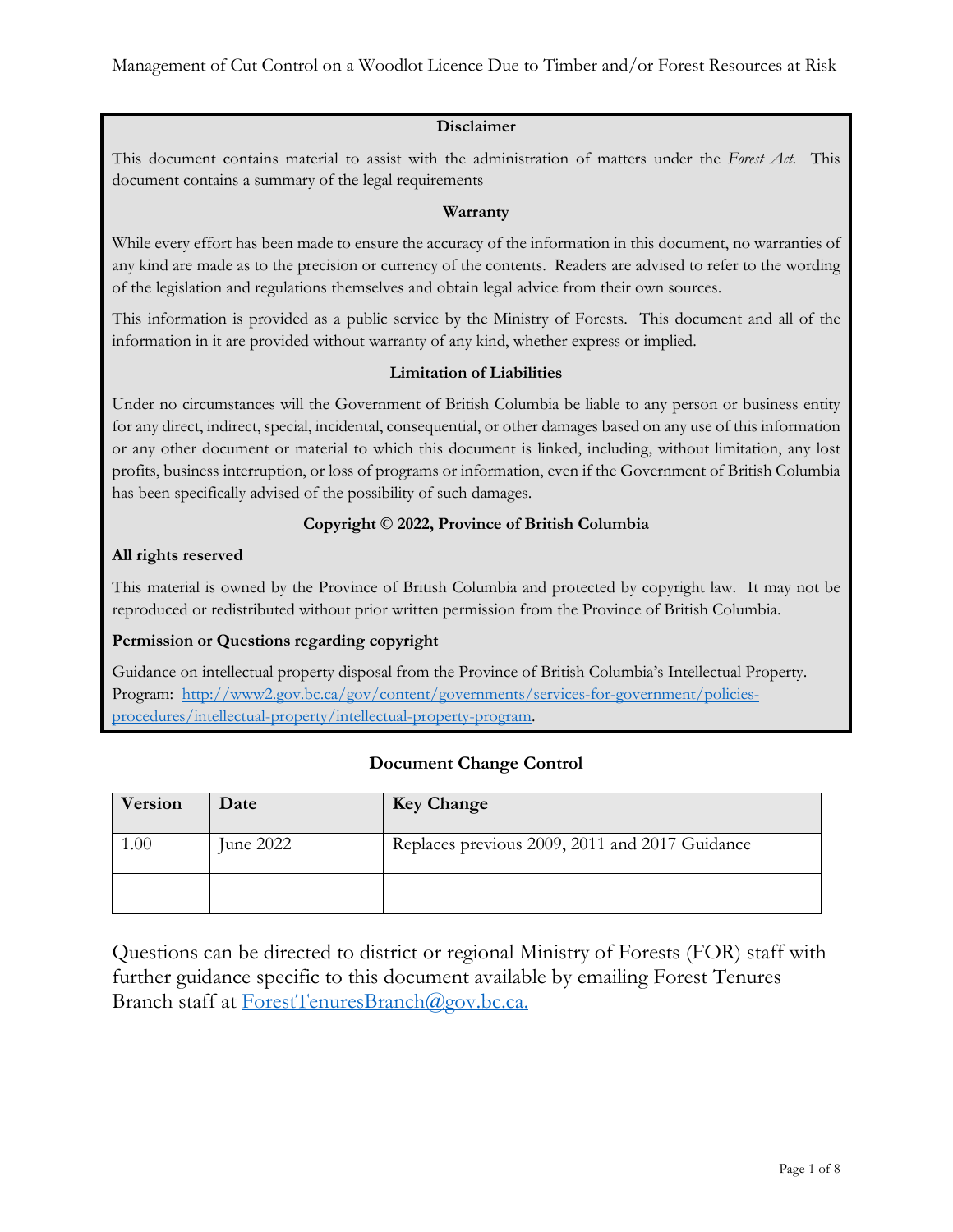# **1.0 Purpose of this Guide**

- The purpose of this Guide is to assist FOR staff and woodlot licensees with the management of cut control on a woodlot licence (WL) when timber or forest resource is at risk.
- The Guide summarizes the *Forest Act* provisions, available options and basic process requirements and also includes a sample application template letter.
- This Guide has been specifically developed for WLs and is not applicable to other area-based tenures.

# **2.0 Introduction**

WL licensees are expected to monitor forest health and to the extent possible, harvest any timber at risk as part of their allowable annual cut (AAC). In some cases, WL licensees may be in a position where timber or a forest resource is at risk on their WL, requiring timber to be harvested as soon as possible, without adequate volume remaining in their current 5-year cut control period (CCP).

# **3.0** Forest Act **Provisions**

Section 75.41 (1.1) of the *Forest Act* requires that a WL licensee ensure the volume of timber harvested during a 5-year CCP does not exceed 120% of the sum of the WL's AAC for that period.

Section 75.91 (1) of the *Forest Act* exceeding cut control limit results in a nondiscretionary penalty calculated in accordance with Section 75.91 (2).

# **4.0 Management Options**

There are two options by which a WL licensee may receive authorization for additional cut control volume to address timber or a forest resource at risk:

- Cut Control Limit Exemption (CCLE);
- AAC determination consistent with Section 8 (6) of the *Forest Act* for the shortterm based upon a management plan (MP) submission. The delegated decision-maker may stipulate that a subsequent long-term sustainable AAC determination will be made within a specified time frame thereafter.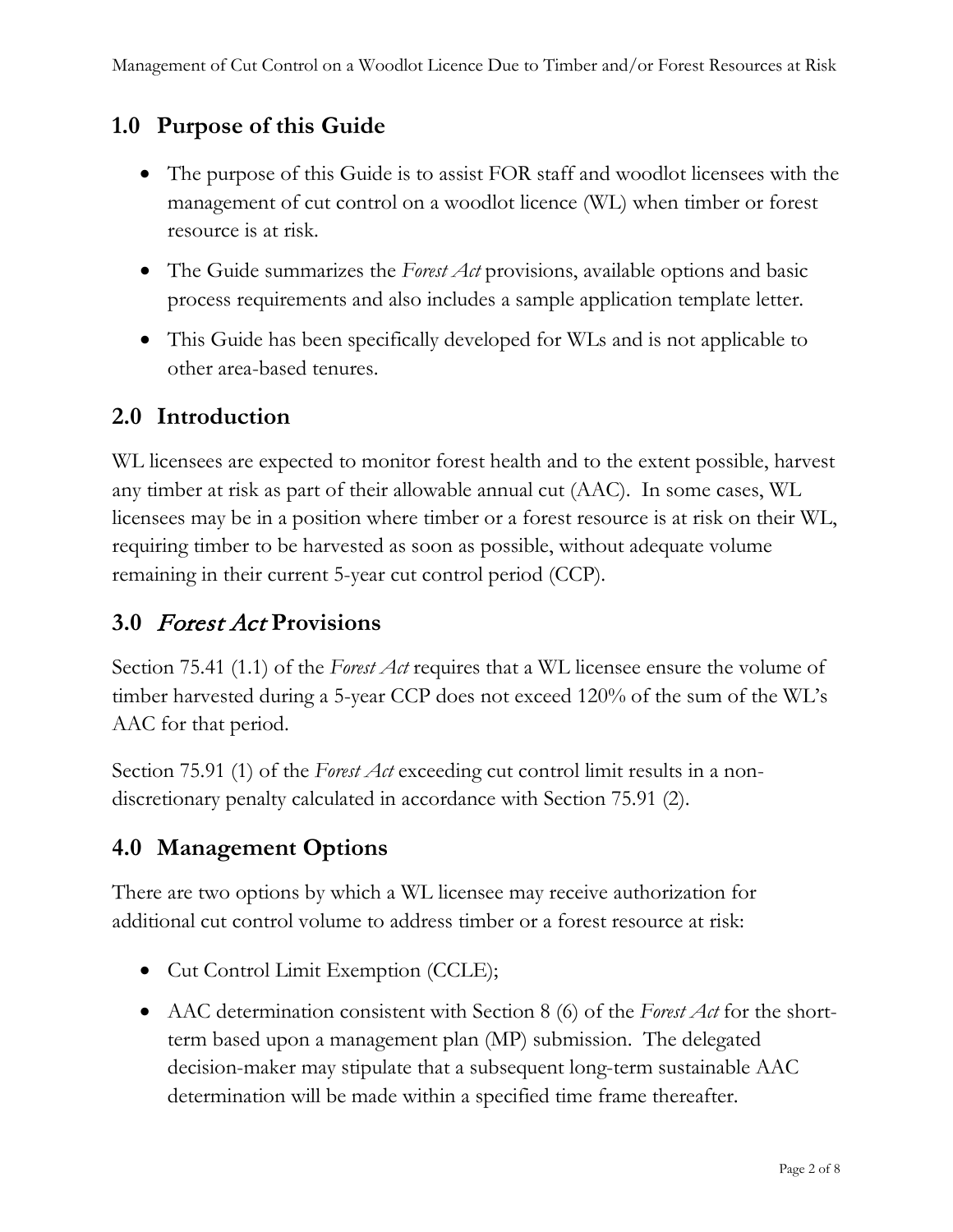A CCLE is the recommended option and WL licensees are encouraged to consider this first, mindful of the advantages and disadvantages of each option and based upon specific circumstances. Each option requires an accurate estimate of the volume that is at risk and licensees must ensure approvals are in place prior to harvesting the timber that is damaged or at risk.

Timber - trees, whether standing, fallen, living, dead, limbed, bucked or peeled.

Forest Resource - either an objective of the *Forest and Range Practices Act* (i.e., water, soil, wildlife including habitat, fish including habitat, biodiversity, visual quality and cultural heritage resources) or societal values such as community, safety or infrastructure (roads, fences, etc.) located within the forest.

At Risk - Crown timber and/or forest resource(s) that is/are susceptible because of wind, fire, insect or disease.

# **5.0 Cut Control Limit Exemption**

In order for a CCLE to be authorized, the timber or other forest resources must, in the view of the minister, be at risk because of wind, fire, insect or disease consistent with Section 75.9 of the *Forest Act.*

Approval of a CCLE is a discretionary decision and the minister may attach conditions, such as:

- designating the area from which the timber may be harvested;
- describing the timber (species, size, condition burned, blowdown, incidental volume to access the area, etc.) to which the exemption applies; and
- specifying when the harvest must occur (e.g., deadline to remove trap trees to limit spread of beetle).

The CCLE approval may provide options to enforce any non-compliance with the terms of the CCLE, such as silviculture obligations, waste assessment and reporting which may include the CCLE being rescinded.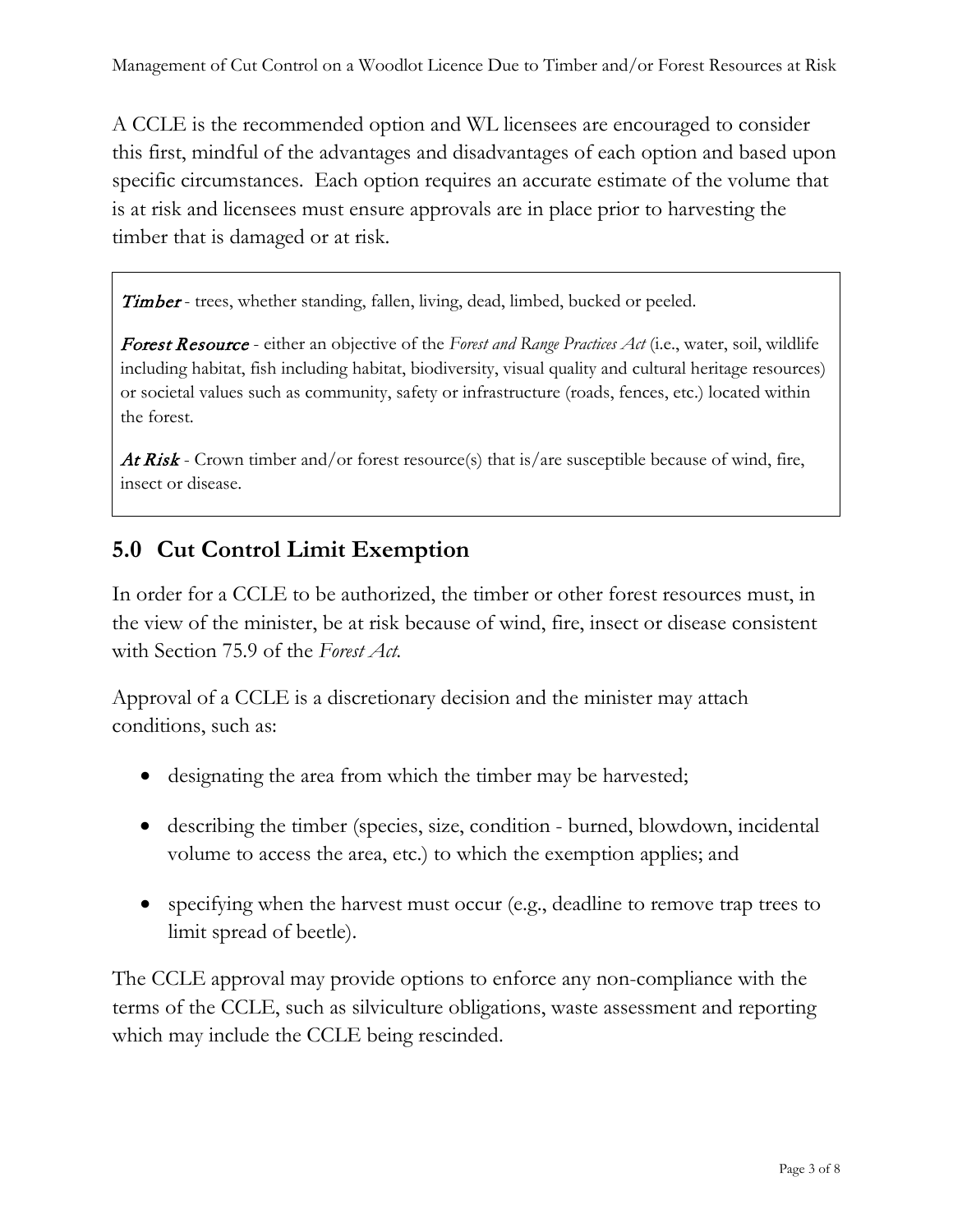## **5.1 Requesting a Cut Control Limit Exemption**

The WL licensee must submit a request for a CCLE to the minister prior to commencement of timber harvesting. The WL licensee may wish to discuss their specific situation with FOR staff and review what information is required. A sample letter of the CCLE request is provided in Appendix 1.

If the WL licence is in an overcut position at the time of the CCLE request (e.g., harvest volume exceeds 120%), the minister will consider this in their determination and may attach conditions to the CCLE to address the overcut. In some cases, the overcut will need to be addressed prior to the adjudication of the CCLE request.

The WL licensees should have reasonable expectations regarding approval timeframes and be mindful that decisions may be subject to First Nations consultation. Licensees should plan accordingly and consider engagement with First Nations in advance of a formal application.

A CCLE approval is expressed as a percentage and may also include volume for the current CCP. If the CCLE authorization does not already do so, it is strongly recommended that the WL licensee confirm the volume in cubic meters authorized under the CCLE with FOR district staff.

## **5.2 Cut Control Reconciliation**

Consistent with Section 75.7 of the *Forest Act,* the volume of timber harvested that exceeds 100% for a 5-year CCP is called an overcut carry forward (OCF) and will be charged against subsequent CCPs. Depending on the magnitude of the OCF, the WL licensee could face a prolonged period of little or no harvesting because there is not enough AAC available against which to charge the volume.

There are two options to reconcile the cut control and OCF. The WL licensee should indicate their preferred option in the application for a determination by the minister:

## **Option 1 - Status Quo**

The OCF remains in place, annual rent is billed on the base AAC, and the licensee does not harvest until such time as there is AAC available in a subsequent CCP. If another timber or forest resource at risk situation occurs, the licensee would have to request and receive another CCLE prior to any additional timber harvesting.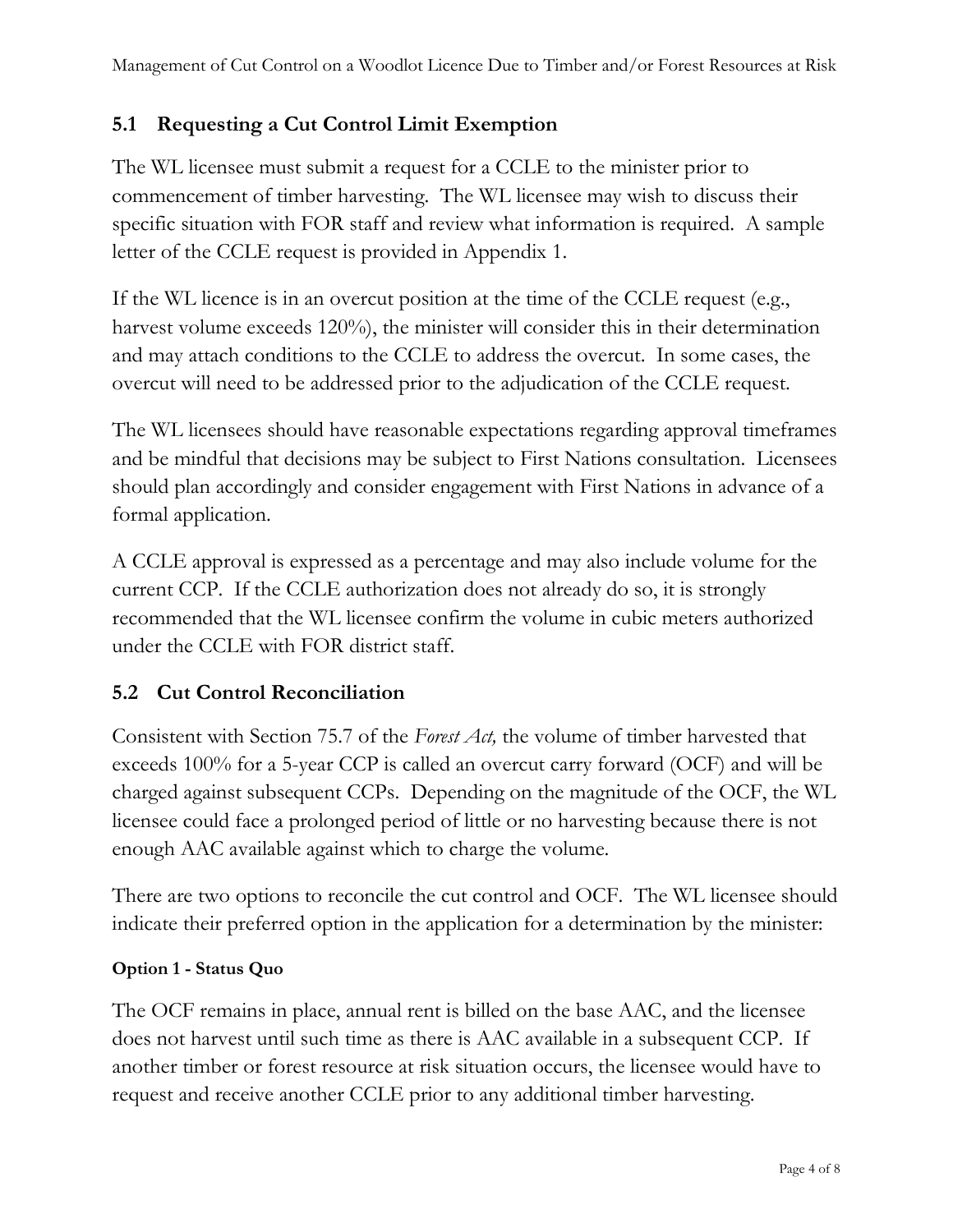This option is generally only considered acceptable when the OCF is relatively small and there is still some AAC available in the next cut control period.

## **Option 2 - Reconcile Cut Control**

This is generally done in cases when a WL has a significant OCF and will be subject to a prolonged period of no harvesting. If the minister decides, at any time, that the current AAC or a prolonged period of no harvest is not appropriate, then they can require that the overcut be reconciled using this process.

To reconcile an authorized overcut resulting from a CCLE, the WL licensee submits, either voluntarily or at the request of the minister, a new MP that proposes two AACs:

• AAC #1: short-term (1-year) AAC equal to the OCF plus the new sustainable AAC.

Example: OCF is  $12,000 \text{ m}^3$ , new long-term AAC is 1,000 m<sup>3</sup>/year. AAC for YEAR 1 is 13,000 m<sup>3</sup> and the AAC for subsequent years is  $1,000 \text{ m}^3/\text{year}.$ 

• AAC #2: new sustainable AAC.

The one-time AAC addresses the OCF volume, which then allows the WL to resume operations at the new sustainable AAC level. The new AAC moving forward may be lower, depending on the size of the CCLE and current inventory.

Following the determination of a new sustainable AAC, and before commencing harvesting, the WL licensee should verify their cut control situation, using resources such as the Harvest Billing System. Consideration of the anniversary date on which the new, sustainable AAC determination comes into effect is necessary because it may have a bearing on the volume of timber that may be harvested during the time remaining in the current CCP (*Forest Act,* Section 63.2). It is highly recommended that the CCP be restarted to coincide with the approval of the new AAC and to simplify this process.

A new annual rent invoice will be generated following the approval of the combined AAC and is payable upon receipt. The annual rent attributed to the sustainable AAC will be prorated to reflect the time remaining in the current licence year (i.e., until the licence anniversary date) and will reflect annual rent previously paid for the current year. The annual rent attributed to the OCF will reflect an entire year regardless of approval date.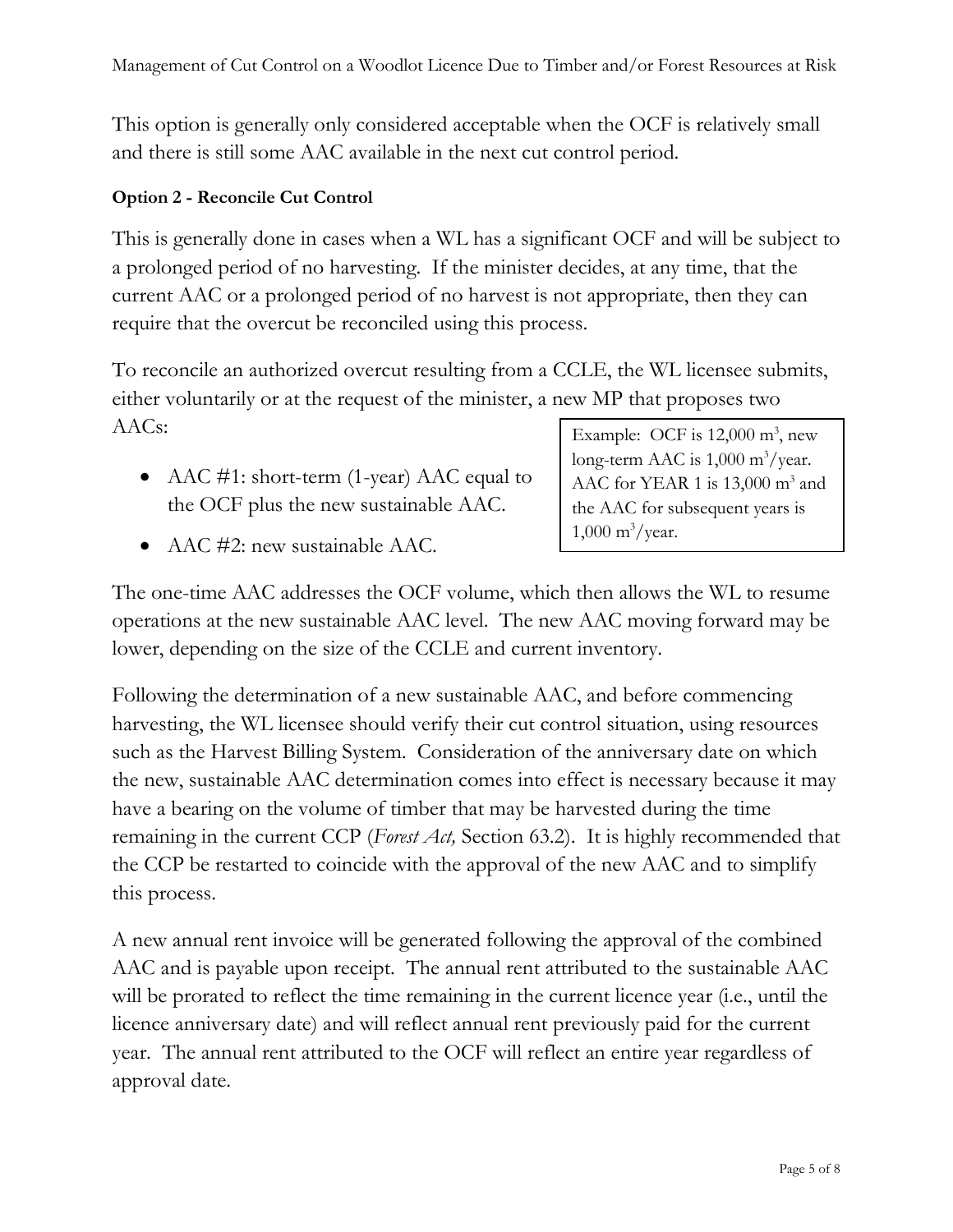# **6.0 AAC Determination**

The second option to deal with timber or other forest resources at risk in the current CCP is via a short-term AAC determination, commonly referred to as an uplift. This would remain in place for a short period of time, another MP would then need to be submitted and the AAC would need to be determined.

The WL licensee submits a revised MP, proposing an increased AAC for a specified timeframe to address timber or other forest resources at risk. The proposal must match the volume of timber damaged or at risk and be verifiable. Once the new AAC is approved via determination, the WL licensee can proceed with harvesting timber.

In cases where there is a substantial uplift in AAC, it is anticipated that the minister will require a new MP once timber harvesting under the uplift has been completed.

Information specific to Woodlot Licence Management Plans can be found at: [https://www2.gov.bc.ca/gov/content/industry/forestry/forest-tenures/timber](https://www2.gov.bc.ca/gov/content/industry/forestry/forest-tenures/timber-harvesting-rights/woodlot-licence)[harvesting-rights/woodlot-licence](https://www2.gov.bc.ca/gov/content/industry/forestry/forest-tenures/timber-harvesting-rights/woodlot-licence)

# **7.0 Implications of the Cut Control Limit Exemption or AAC Determination**

## **Cut Control Limit Exemption**

- A CCLE authorizes the WL licensee to exceed the cut control limit of the current CCP by establishing a new cut control limit that is specified in percentag[e1.](#page-6-0) The volume harvested under the CCLE is treated as an OCF.
- A CCLE establishes a new cut control limit for the current 5-year CCP.
- A CCLE does not exempt the WL licensee from paying annual rent, stumpage or meeting any other obligation or responsibility associated with the timber harvesting under the CCLE.
- A CCLE cannot be used to avoid a pre-existing mandatory overcut penalty situation.

<span id="page-6-0"></span> $1$  A cut control limit exemption is most often expressed as a percentage of the sum of the AAC for the current 5-year cut control period (e.g., 300% instead of normal 120%).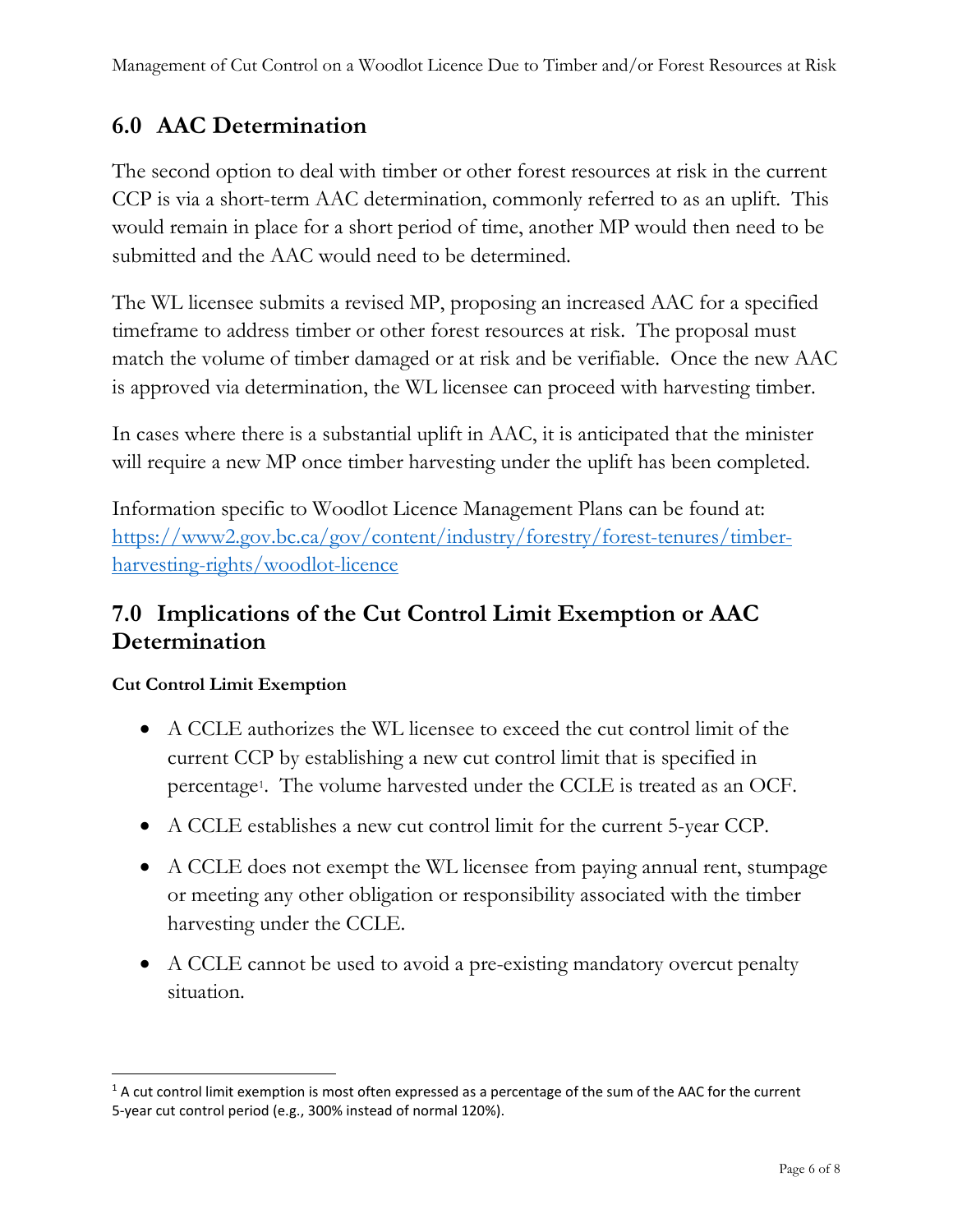- A WL licensee who exceeds the new cut control limit established by a CCLE shall be subject to overcut penalties as per the *Forest Act*.
- The *Forest Act* only allows for a CCLE to be applied to Crown lands. Should a situation arise that needs to be addressed on the Schedule A land, a CCLE is not the appropriate mechanism.
- The effect of an OCF is that there will be less or no volume available in subsequent CCPs.
- Following the harvesting of timber under a CCLE, a licensee may not recommence regular harvesting until there is available volume in the current CCP; either by reconciling the OCF, waiting until there is AAC available in a future CCP, or another CCLE has been approved (if there is additional timber at risk).
- A CCLE only applies to the CCP in which the CCLE was approved. If harvesting must extend into the next CCP, then the cut control situation must be re-adjudicated with due consideration to the 5 years of AAC available in the new CCP. If there is not enough volume or AAC to address the timber at risk within the new CCP then a subsequent CCLE may be submitted.
- If a licensee is approaching the volume limit in the approved CCLE, they will need to apply for a subsequent CCLE prior to exceeding the approved CCLE volume. If the subsequent CCLE is not approved by the expiration date in the current cut control period, penalty billing is administered automatically as per Section 75.91 of the *Forest Act*.

## **Allowable Annual Cut Determination**

- A new MP and AAC that reflects the volume needed to address damaged or atrisk timber in excess of the current AAC are submitted for approval.
- Due to the complexity of the MP, AAC calculations and determinations including the time involved in preparation, review and approval, this option generally does not allow for expedient harvest of damaged timber or values at risk.
- Following the approval of a MP with a new AAC, and once the threat has stabilized, a new subsequent MP and AAC may be requested to establish a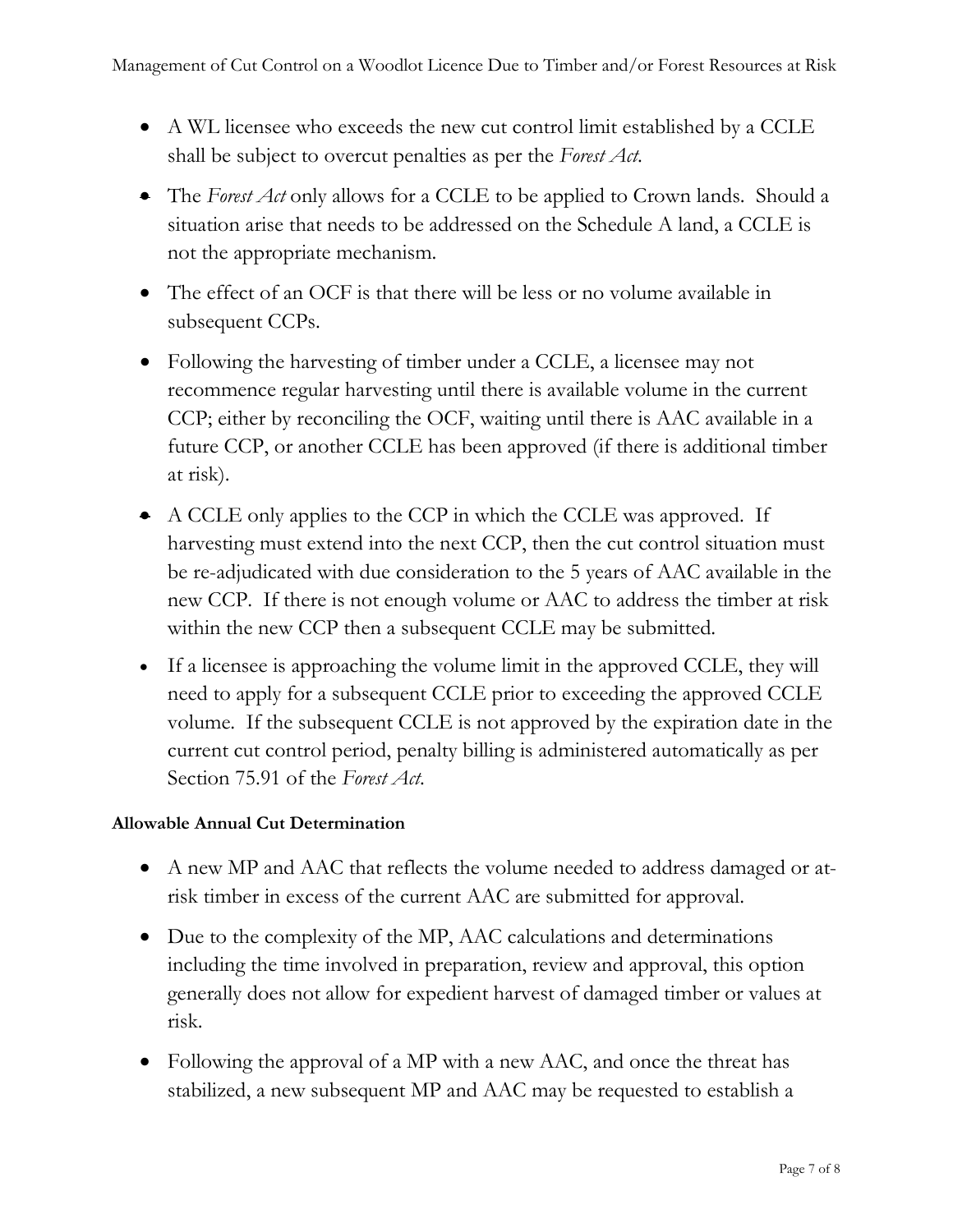long-term AAC that accurately accounts for past harvest and current inventory data. The initial MP approval letter may speak to this.

• Annual rent is billed and due on the new AAC at time of approval, regardless of whether the timber is harvested or not. There is no adjustment if the volume of timber at risk that is harvested is less than the AAC.

# **8.0 Notes to Reader**

This bulletin cancels and replaces the following:

- September 22, 2009, memo titled "Guidance When Dealing with a Catastrophic Event Necessitating Increased Harvesting on Woodlot Licences".
- June 27, 2011, memo titled "Guidance Document to Deal with the Two Available Options Regarding Overcut Carry Forward Volumes of Timber Harvested as a Result of Catastrophic Events on Woodlot Licences".
- Advisory Bulletin 2017-01: Managing Catastrophic Events in Woodlots.

This document refers to the Minister, a Delegated Decision maker will exercise the Minister's authority in accordance with the Delegation Matrix found here: [https://www2.gov.bc.ca/assets/gov/environment/natural-resource-policy](https://www2.gov.bc.ca/assets/gov/environment/natural-resource-policy-legislation/transfer-of-authority-matrices/fa_delegation_matrix.pdf)[legislation/transfer-of-authority-matrices/fa\\_delegation\\_matrix.pdf](https://www2.gov.bc.ca/assets/gov/environment/natural-resource-policy-legislation/transfer-of-authority-matrices/fa_delegation_matrix.pdf)

## Harvest Billing System:

[https://www2.gov.bc.ca/gov/content/industry/forestry/competitive-forest](https://www2.gov.bc.ca/gov/content/industry/forestry/competitive-forest-industry/timber-pricing/harvest-billing-system)[industry/timber-pricing/harvest-billing-system](https://www2.gov.bc.ca/gov/content/industry/forestry/competitive-forest-industry/timber-pricing/harvest-billing-system)